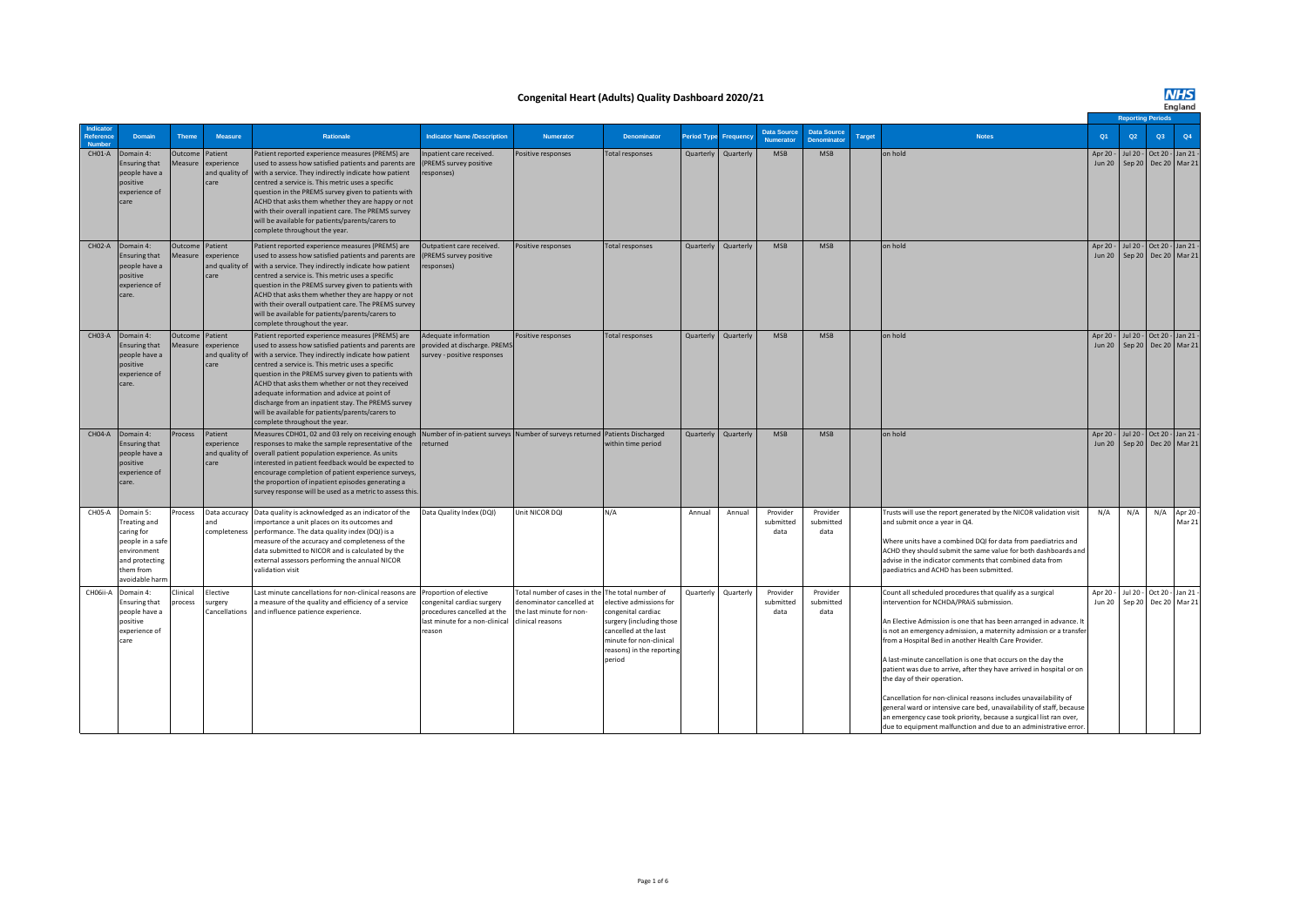**NHS**<br>England

#### **Congenital Heart (Adults) Quality Dashboard 2020/21**

|           |                                                                                                                             |                    |                                                                                                                        |                                                                                                                                                                                                                                                                                                                                                                   |                                                                                                                                         |                                                                                                                                              |                                                                                                                              |            |           |                               |                                   |               |                                                                                                                                                                                                                                                                                                                                                                                                                                                                                                                                                                                                                                                                                                                                    |                           | <b>Reporting Period:</b>    |                         |                             |
|-----------|-----------------------------------------------------------------------------------------------------------------------------|--------------------|------------------------------------------------------------------------------------------------------------------------|-------------------------------------------------------------------------------------------------------------------------------------------------------------------------------------------------------------------------------------------------------------------------------------------------------------------------------------------------------------------|-----------------------------------------------------------------------------------------------------------------------------------------|----------------------------------------------------------------------------------------------------------------------------------------------|------------------------------------------------------------------------------------------------------------------------------|------------|-----------|-------------------------------|-----------------------------------|---------------|------------------------------------------------------------------------------------------------------------------------------------------------------------------------------------------------------------------------------------------------------------------------------------------------------------------------------------------------------------------------------------------------------------------------------------------------------------------------------------------------------------------------------------------------------------------------------------------------------------------------------------------------------------------------------------------------------------------------------------|---------------------------|-----------------------------|-------------------------|-----------------------------|
|           | Domain                                                                                                                      | <b>Theme</b>       | Measure                                                                                                                | <b>Rationale</b>                                                                                                                                                                                                                                                                                                                                                  | <b>Indicator Name /Description</b>                                                                                                      | <b>Numerator</b>                                                                                                                             | <b>Denominator</b>                                                                                                           | eriod Type | Frequenc  | Data Source<br>Numerator      | <b>Data Source</b><br>Denominator | <b>Target</b> | <b>Notes</b>                                                                                                                                                                                                                                                                                                                                                                                                                                                                                                                                                                                                                                                                                                                       | Q <sub>1</sub>            | Q2                          | Q3                      | Q4                          |
| CH07bi-A  | Domain 3:<br>Helping people<br>to recover from<br>episodes of ill<br>health or<br>following injury                          | linical<br>rocess  | Reinterventio<br>rate after<br>congenital<br>cardiac surgen                                                            | The unplanned re-intervention rate is one measure of<br>the quality of the surgical service.                                                                                                                                                                                                                                                                      | 30-day re-intervention rate<br>following primary surgical<br>procedure                                                                  | Of those procedures in the<br>denominator, the number<br>resulting in unplanned re-<br>interventions (surgery or<br>catheter) within 30 days | The total number of<br>primary congenital<br>cardiac surgical<br>procedures submitted<br>to NCHDA in the<br>reporting period | Quarterly  | Quarterly | Provider<br>submitted<br>data | Provider<br>submitted<br>data     |               | Unplanned re-interventions include procedures that were not<br>ntended during the planning phase, follow an initial primary<br>cardiac surgery and result in "substantive alteration to the heart"<br>incorporating cardiac bypass, cardiac non bypass, pacemaker<br>placement, interventional catheterisation and include diaphragm<br>plication (which are not related to the heart itself).<br>The definition does not include mechanical support or other non-<br>cardiac surgery procedures and specifically excludes those<br>procedures listed in the metrics definitions in appendix 1.<br>Denominator note: Please exclude those procedures submitted to<br>NCHDA that are classified as 'Minor and Excluded Procedures'. | Jan 20 -<br>Mar 20        | Apr 20 -<br><b>Jun 20</b>   | Jul 20 -                | Oct 20 -<br>Sep 20 Dec 20   |
| CH08bii-A | Domain 3:<br>Helping people<br>to recover from<br>episodes of ill<br>health or<br>following injury                          | linical<br>utcom   | congenital<br>related<br>complications services.                                                                       | The frequency of significant procedure related<br>ardiac surgery complications following congenital cardiac surgery is<br>one measure of quality for congenital cardiac surgical procedure                                                                                                                                                                        | 30-day complication rate<br>following primary surgical                                                                                  | Of those procedures in the<br>denominator, the number<br>resulting in procedure-<br>related complications<br>within 30 days                  | The total number of<br>primary congenital<br>cardiac surgical<br>procedures submitted<br>to NCHDA in the<br>reporting period | Quarterly  | Quarterly | Provider<br>submitted<br>data | Provider<br>submitted<br>data     |               | Numerator note: Please see appendix 2 for the list of significant<br>procedure related complications. Please also count any<br>complications that occurred during the same admission.<br>Denominator note: Please exclude those procedures submitted to<br>NCHDA that are classified as 'Minor and Excluded Procedures'.                                                                                                                                                                                                                                                                                                                                                                                                           | Jan 20 -<br>Mar 20        | Apr $20 -$<br><b>Jun 20</b> | Jul 20 -                | Oct 20 $-$<br>Sep 20 Dec 20 |
| CH09i-A   | Domain 3:<br>Helping people<br>to recover from<br>episodes of ill<br>health or<br>following injury                          | linical<br>utcom   | <b>Unplanned</b><br>einterventior<br>rate -<br>congenital<br>cardiac<br>catheter<br>ntervention                        | The unplanned reintervention rate is one measure of<br>the quality of the congenital catheter intervention<br>service. The number of patients having one or more<br>unplanned reintervention within 30 days of a<br>planned congenital cardiac catheter procedure will<br>be used to measure this.                                                                | 30-day re-intervention rate<br>following primary catheter<br>intervention procedures                                                    | Of those procedures in the<br>denominator, the number<br>resulting in catheter<br>interventions within 30 days submitted to NCHDA in         | The total number of<br>primary catheter<br>intervention procedures<br>the reporting period                                   | Quarterly  | Quarterly | Provider<br>submitted<br>data | Provider<br>submitted<br>data     |               | Unplanned re-interventions include procedures that were not<br>ntended during the planning phase, follow an initial primary<br>cardiac intervention and result in "substantive alteration to the<br>heart" incorporating cardiac bypass, cardiac non bypass,<br>pacemaker placement and interventional catheterisation. The<br>definition does not include mechanical support or other non-<br>cardiac surgery procedures and specifically excludes those<br>procedures listed in the metric definitions in appendix 1.                                                                                                                                                                                                            | Jan 20 -<br>Mar 20        | Apr 20<br><b>Jun 20</b>     | Jul 20 -                | Oct 20 -<br>Sep 20 Dec 20   |
| CH10bii-A | Domain 3:<br>Helping people<br>to recover from<br>episodes of ill<br>health or<br>following injury                          | linical<br>utcome  | Congenital<br>cardiac<br>catheter<br>ntervention<br>procedures -<br>significant<br>procedure<br>elated<br>omplications | The frequency of significant procedure related<br>complications after congenital cardiac intervention<br>procedures is one measure of the quality of the<br>congenital cardiac catheter intervention service.                                                                                                                                                     | 30-day complication rate<br>following primary catheter<br>intervention procedures                                                       | Of those procedures in the<br>denominator, the number<br>resulting in complications<br>within 30 days                                        | The total number of<br>rimary catheter<br>ntervention procedures<br>submitted to NCHDA in<br>the reporting period            | Quarterly  | Quarterly | Provider<br>submitted<br>data | Provider<br>submitted<br>data     |               | Numerator note: Please see appendix 3 in the metric defintions<br>sheets for the list of the significant procedure related<br>complications. lease also count any complications that occurred<br>during the same admission.                                                                                                                                                                                                                                                                                                                                                                                                                                                                                                        | lan 20.<br>Mar 20         | Apr 20 -<br><b>Jun 20</b>   | Jul 20 -                | Oct 20 $-$<br>Sep 20 Dec 20 |
| CH11-A    | Domain 5:<br>Treating and<br>caring for<br>people in a safe<br>environment<br>and protecting<br>them from<br>avoidable harr | Outcome<br>Aeasure | Infection<br>ontrol                                                                                                    | Hospital acquired infection rate is a measure of<br>patient safety and the quality of inpatient care. This<br>will be assessed by the proportion of patients<br>acquiring Clostridium difficile during an inpatient stay adult congenital cardiac<br>under the care of the congenital cardiac service. Units service acquiring new<br>must submit their own data. | Hospital acquired Clostridium<br>difficile. Proportion of<br>inpatients under care of the<br>positive Clostridium difficile<br>cultures | The number of inpatients<br>nder care of the adult<br>congenital cardiac service<br>acquiring new positive<br>Clostridium difficile cultures | The total number of<br>inpatient stays under<br>congenital cardiac unit                                                      | Quarterly  | Quarterly | Provider<br>submitted<br>data | Provider<br>submitted<br>data     |               | An inpatient stay is defined as a hospital episode consisting of<br>formal admission, allocation of a bed and discharge.                                                                                                                                                                                                                                                                                                                                                                                                                                                                                                                                                                                                           | Apr 20 -<br><b>Jun 20</b> | Jul 20 -<br>Sep 20          | Oct 20                  | Jan 21<br>Dec 20 Mar 21     |
| CH12-A    | Domain 5:<br>Treating and<br>caring for<br>people in a safe<br>environment<br>and protecting<br>them from<br>voidable harr  | Outcome<br>leasure | nfection<br>ontrol                                                                                                     | Hospital acquired infection rate is a measure of<br>patient safety and the quality of inpatient care<br>delivered. This will be assessed by the proportion of<br>patients acquiring MRSA during an inpatient stay<br>under the care of the congenital cardiac service. Units acquiring new positive MRSA<br>must submit their own data.                           | Hospital acquired MRSA -<br>Proportion of inpatients<br>under care of the adult<br>congenital cardiac service<br>cultures               | The number of inpatients<br>under care of the adult<br>congenital cardiac service<br>acquiring new positive<br><b>MRSA</b> cultures          | The total number of<br>inpatient stays under<br>adult congenital cardiac<br>service                                          | Quarterly  | Quarterly | Provider<br>submitted<br>data | Provider<br>submitted<br>data     |               | An inpatient stay is defined as a hospital episode consisting of<br>formal admission, allocation of a bed and discharge.                                                                                                                                                                                                                                                                                                                                                                                                                                                                                                                                                                                                           | Apr 20 -<br><b>Jun 20</b> | Jul 20 -<br>Sep 20          | Oct 20<br><b>Dec 20</b> | Jan 21-<br>Mar 21           |
| CH13-A    | Domain 4:<br><b>Ensuring that</b><br>people have a<br>positive<br>experience of<br>care                                     | Jutcome<br>leasure | complaints                                                                                                             | Formal written complaints are a measure of patient<br>dissatisfaction and indirect measure of patient<br>experience. The proportion of inpatient care episode:<br>resulting in a written complaint will be used to assess<br>this. Units must submit their own data.                                                                                              | Formal complaints involving<br>inpatients                                                                                               | The number of formal<br>written complaints<br>involving patients admitted<br>under the care of the adult<br>congenital cardiac service       | The total number of<br>inpatient stays under<br>adult congenital cardiac<br>ervice                                           | Quarterly  | Quarterly | Provider<br>submitted<br>data | Provider<br>submitted<br>data     |               | An inpatient stay is defined as a hospital episode consisting of<br>formal admission, allocation of a bed and discharge.                                                                                                                                                                                                                                                                                                                                                                                                                                                                                                                                                                                                           | Apr 20 -<br><b>Jun 20</b> | Jul 20 -<br>Sep 20          | Oct 20                  | Jan 21-<br>Dec 20 Mar 21    |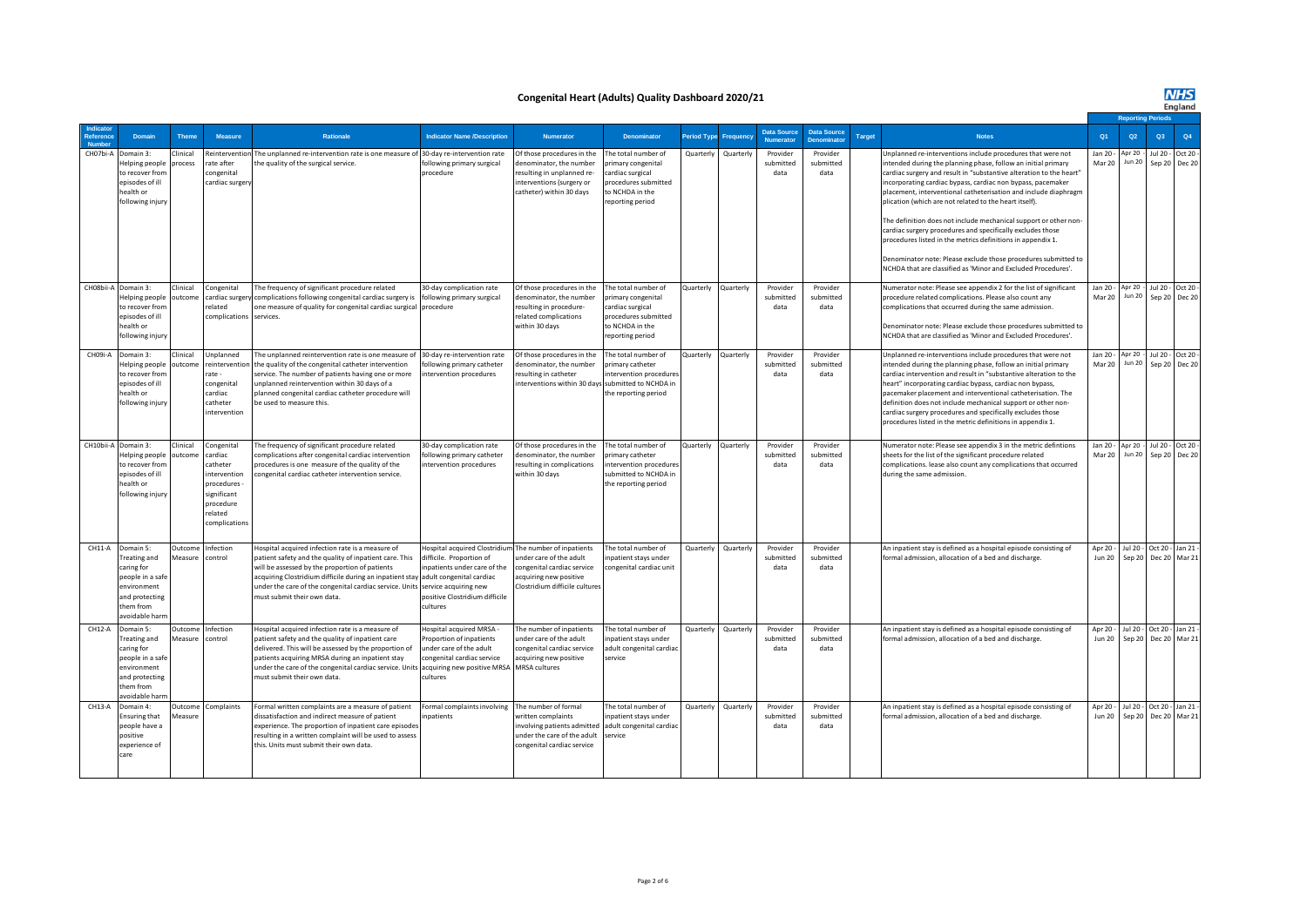#### **Congenital Heart (Adults) Quality Dashboard 2020/21**

**NHS**<br>England

|                                  |                      |                |                    |           |                                                   |                                            |                           |           |                       |           |                                        |        |                      | <b>Reporting Periods</b>            |    |    |    |  |  |
|----------------------------------|----------------------|----------------|--------------------|-----------|---------------------------------------------------|--------------------------------------------|---------------------------|-----------|-----------------------|-----------|----------------------------------------|--------|----------------------|-------------------------------------|----|----|----|--|--|
| Indicator<br>Reference<br>Number | Domain               | <b>Theme</b>   | <b>Measure</b>     | Rationale | <b>Indicator Name /Description</b>                | <b>Numerator</b>                           | <b>Denominator</b>        |           | Period Type Frequency | Numerator | Data Source Data Source<br>Denominator | Target | <b>Notes</b>         | Q1                                  | Q2 | Q3 | Q4 |  |  |
| CH17-A                           | Domain 4:            |                | Outcome Outpatient | tbc       | Proportion of patients                            | Of those in the                            | The total number of       |           | Quarterly Quarterly   | Provider  | Provider                               |        | Surgical centre only | Apr 20 - Jul 20 - Oct 20 - Jan 21 - |    |    |    |  |  |
|                                  | <b>Ensuring that</b> | Measure delays |                    |           | waiting over the planned                          | denominator, the number                    | patietns seen at a follow |           |                       | submitted | submitted                              |        |                      | Jun 20 Sep 20 Dec 20 Mar 21         |    |    |    |  |  |
|                                  | people have a        |                |                    |           | time for their follow up                          | of patients who waited over up outpatients |                           |           |                       | data      | data                                   |        |                      |                                     |    |    |    |  |  |
|                                  | positive             |                |                    |           | appointment                                       | the planned time for the                   | appointment in the        |           |                       |           |                                        |        |                      |                                     |    |    |    |  |  |
|                                  | experience of        |                |                    |           |                                                   | appointment                                | reporting period          |           |                       |           |                                        |        |                      |                                     |    |    |    |  |  |
|                                  | care                 |                |                    |           |                                                   |                                            |                           |           |                       |           |                                        |        |                      |                                     |    |    |    |  |  |
|                                  |                      |                |                    |           |                                                   |                                            |                           |           |                       |           |                                        |        |                      |                                     |    |    |    |  |  |
|                                  | CH18-A Domain 4:     |                | Outcome Outpatient | tbc       | Average waiting time from                         | The total number of days                   | The total number of       | Quarterly | Quarterly             | Provider  | Provider                               |        | Surgical centre only | Apr 20 - Jul 20 - Oct 20 - Jan 21 - |    |    |    |  |  |
|                                  | <b>Ensuring that</b> | Measure delays |                    |           | the planned appointment to from planned follow up |                                            | patients seen at a follow |           |                       | submitted | submitted                              |        |                      | Jun 20 Sep 20 Dec 20 Mar 21         |    |    |    |  |  |
|                                  | people have a        |                |                    |           | the actual follow up                              | appointment to the actual                  | up outpatients            |           |                       | data      | data                                   |        |                      |                                     |    |    |    |  |  |
|                                  | positive             |                |                    |           | appointment for patients                          | appointment                                | appointment who           |           |                       |           |                                        |        |                      |                                     |    |    |    |  |  |
|                                  | experience of        |                |                    |           | waiting more than the                             |                                            | waited longer than the    |           |                       |           |                                        |        |                      |                                     |    |    |    |  |  |
|                                  | care                 |                |                    |           | planned time for their follow                     |                                            | planned time in the       |           |                       |           |                                        |        |                      |                                     |    |    |    |  |  |
|                                  |                      |                |                    |           | up appointment                                    |                                            | reporting period          |           |                       |           |                                        |        |                      |                                     |    |    |    |  |  |
|                                  |                      |                |                    |           |                                                   |                                            |                           |           |                       |           |                                        |        |                      |                                     |    |    |    |  |  |

Data collection has been approved by the Review of Central Returns - ROCR ROCR/OR/2230/001MAND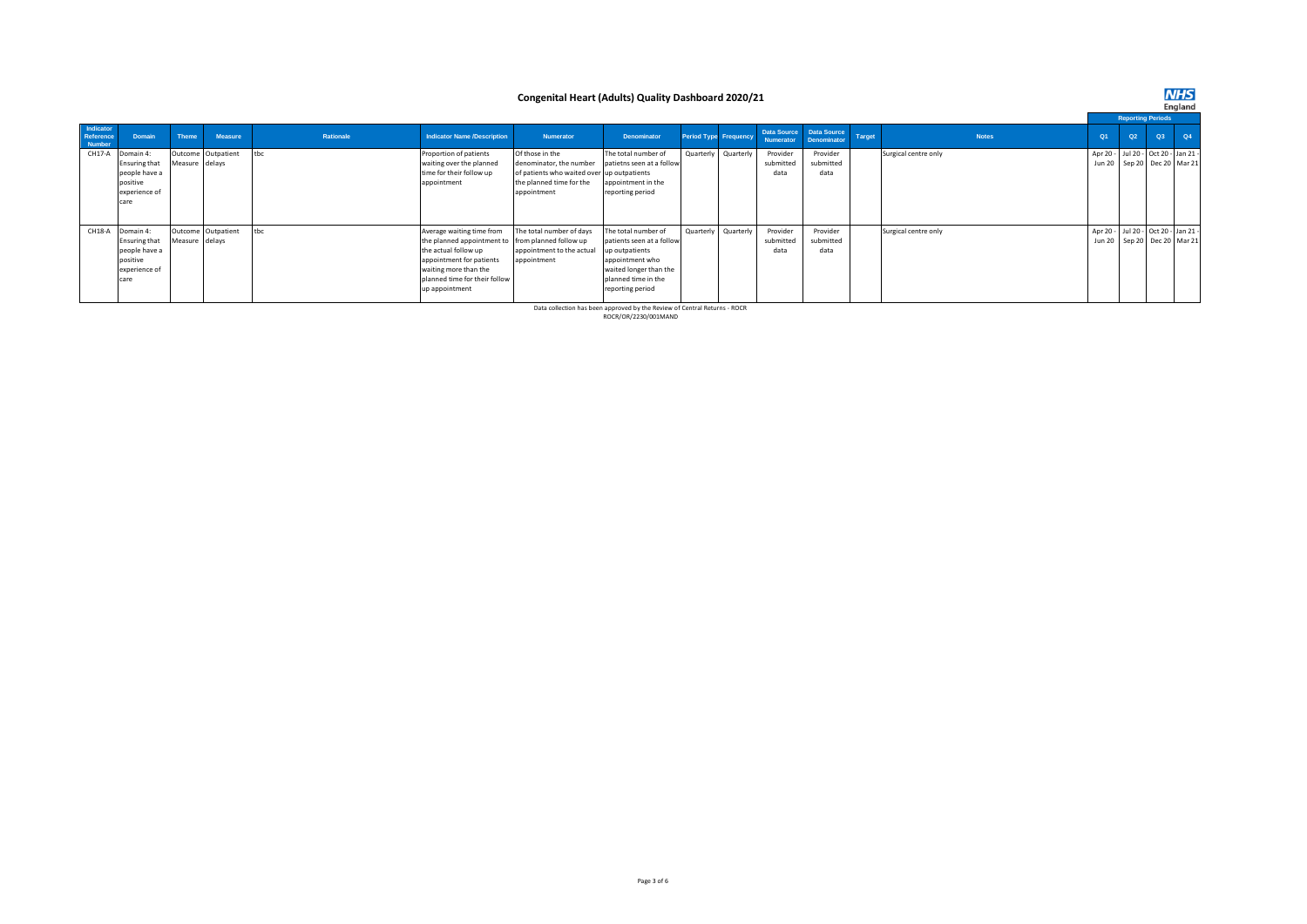## **Appendix 1**

**Metric CH07bi-A & CH09i-A** 

## **Those procedure codes specifically excluded are listed below:**

- 120625. Transluminal RV biopsy
- 123200. Post-operative procedure
- 123352. Non-cardiothoracic / vascular procedure (DESCRIBE)
- 123353. Non-cardiothoracic-vascular procedure on cardiac patient
- 123713. Single lung transplant
- 123720. Double lung transplant
- 123760. Lung(s) transplant
- 124000. Thoracotomy
- 124006. Thoracoscopic approach (VATS)

### 124013. Minimally invasive procedure

- 124099. Cardiac incision
- 124300. Reoperation
- 124325. Palliative procedure
- 124500. Transluminal catheter procedure
- 124507. Transluminal diagnostic test occlusion
- 124559. Transluminal procedure using adjunctive therapy
- 126400. Bronchoscopy
- 126408. Bronchoscopic removal of foreign body
- 126420. Tracheal procedure (DESCRIBE)
- 126421. Tracheostomy creation
- 126440. Tracheobronchial reconstruction procedure
- 126505. Mediastinal exploration
- 126506. Mediastinal procedure
- 126513. Pectus carinatum repair
- 126514. Pectus excavatum repair
- 126523. Anterior chest wall (pectus) repair
- 126548. Sternal wire removal from previous sternotomy
- 126560. Delayed closure of sternum
- 126572. Open excision of pleural lesion
- 126600. Lung procedure
- 126601. Lung decortication
- 126602. Lung mass excision
- 126605. Lung lobectomy
- 126606. Pneumonectomy
- 126607. Lung sequestration repair
- 128000. Thoracic / mediastinal procedure (DESCRIBE)
- 130103. Transoesophageal echocardiography
- 130501. Diagnostic catheterisation procedure
- 130505. Diagnostic cardiovascular catheterisation procedure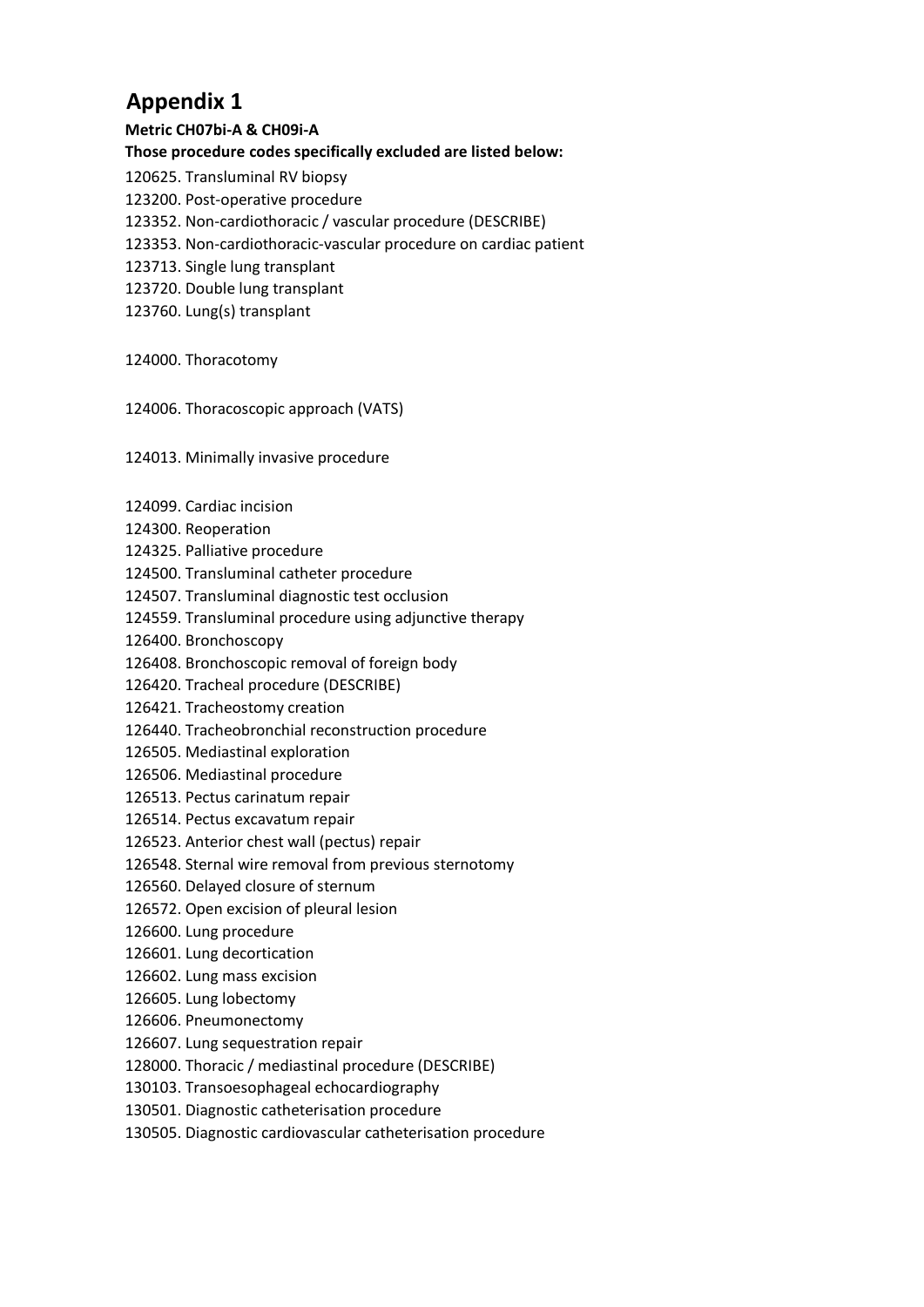## **Appendix 2**

### **Metric CH08bii-A**

**The frequency of significant procedure related complications after congenital cardiac surgery are one measure of the quality of the congenital cardiac surgical service. The number of congenital cardiac surgical procedures that are followed by one or more of the complications listed below:**

- 158257. New permanent neurological impairment (global or focal)
- 158213. Acute kidney injury requiring haemofiltration or haemodialysis
- 150009. Requirement for mechanical circulatory support (including ECMO and VAD)
- 158375. Postprocedural necrotising enterocolitis established requiring treatment
- 156741. Surgical site infection requiring surgical intervention
- 158064. Prolonged pleural drainage >7days
- 158190. Phrenic nerve injury requiring plication of hemidiaphragm

158086. Postprocedural requirement for tracheostomy

110633. Postprocedural complete atrioventricular block requiring permanent pacemaker